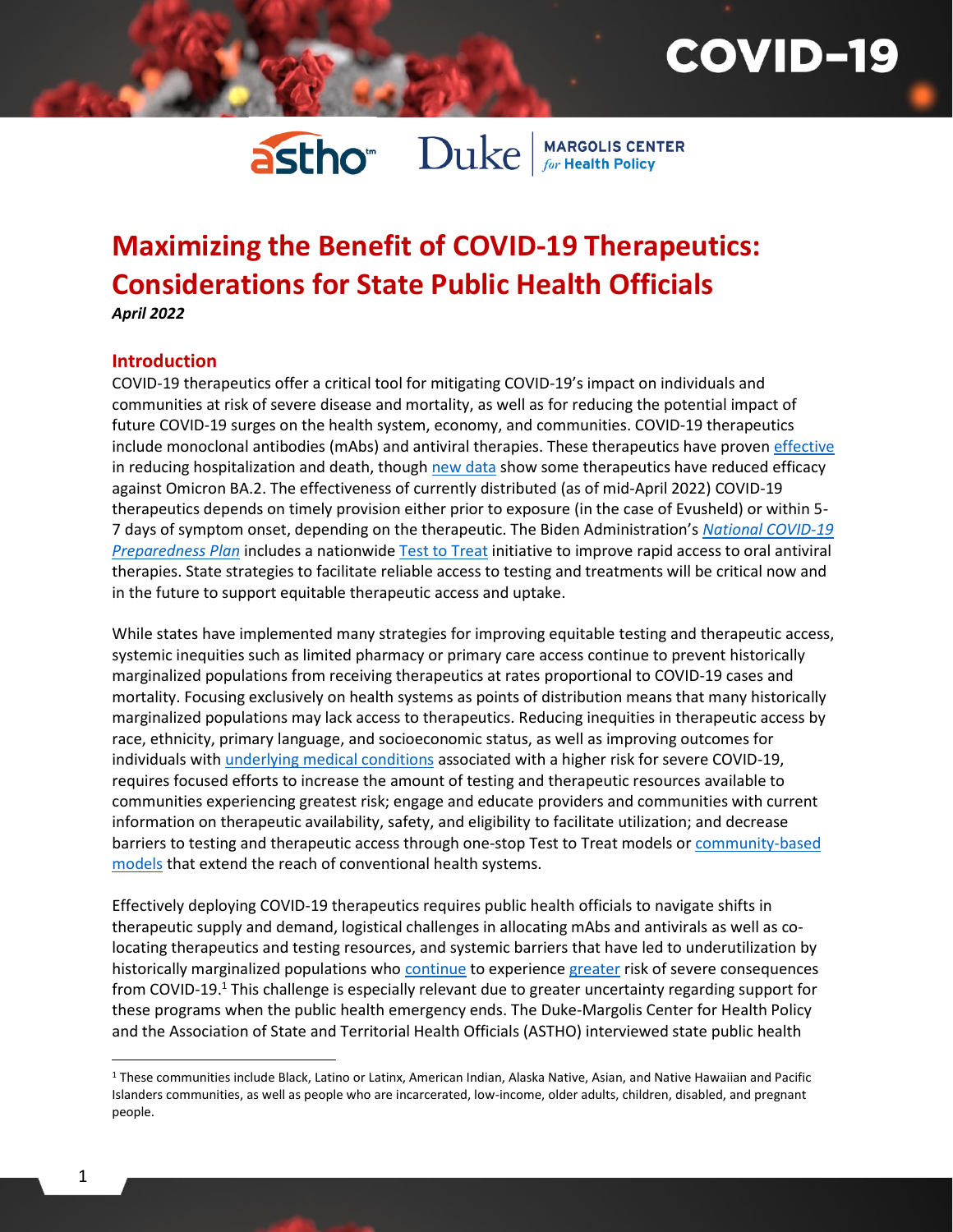officials and reviewed publicly available materials to understand promising approaches to maximize the benefit of therapeutics. This brief highlights promising strategies and considerations to address current challenges in therapeutic distribution and improve timely and equitable access. Common strategies emerged to reach communities who may benefit the most from rapid access to therapeutics. These strategies include:

- Directing therapeutic resources to communities and individuals experiencing highest risk of severe disease.
- Supporting rapid Test to Treat care pathways and reducing barriers to care.
- Increasing provider capacity and awareness of COVID-19 therapeutics.
- Engaging communities and improving public awareness of COVID-19 therapeutics.

### **State Planning Challenges: Therapeutic Supply Predictability, Transparency, and Coordination**

States and territories are [responsible for overseeing](https://aspr.hhs.gov/COVID-19/Therapeutics/Distribution/Pages/default.aspx) the allocation of limited therapeutic supplies purchased and distributed by the HHS Assistant Secretary for Preparedness and Response (ASPR). While federal advance purchase agreements have provided states with therapeutic resources to date, supply has often been unpredictable and inadequate to meet demand. The Omicron variant has limited the effectiveness of certain mAbs (see **Table 1**), complicating supply availability and planning. Additional challenges include 1) federal allocations to states being based on fluctuating case counts and hospitalizations; 2) states having limited visibility into federal allocations to entities such as Indian Health Services, Veterans Affairs, an[d select health centers](https://bphc.hrsa.gov/emergency-response/covid-19-therapeutics) supported by the Health Resources & Services Administration (HRSA); and 3) there has been limited planning for, and communication about, longer-term supplies and supports for state distribution of therapeutics—especially after the public health emergency. Thus, state public health officials continue to have limited visibility and predictability, which complicates allocation decisions.

| <b>Therapeutic</b>                | <b>Therapeutic Type</b> | <b>Effective Against</b><br><b>Omicron BA.1/BA.2?</b> | <b>Dates Distributed</b> |
|-----------------------------------|-------------------------|-------------------------------------------------------|--------------------------|
| Paxlovid (ritonavir)              | <b>Oral Antiviral</b>   | Yes/Yes                                               | Dec 2021 - Present       |
| Lagevrio (molnupiravir)           | <b>Oral Antiviral</b>   | Yes/Yes                                               | Dec 2021 - Present       |
| REGEN-COV (casirivimab/imdevimab) | mAb                     | No/No                                                 | Sept 2021 - Jan 2022     |
| Bamlanivimab/etesevimab           | mAb                     | No/No                                                 | Sept 2021 - Jan 2022     |
| Sotrovimab                        | mAb                     | Yes/No                                                | Oct 2021 - Apr 2022      |
| <b>Bebtelovimab</b>               | mAb                     | Yes/Yes                                               | Feb 2022 - Present       |
| Evusheld                          | Prophylactic mAb        | Yest/Yes                                              | Dec 2021 - Present       |

#### **Table 1. Distribution of COVID-19 Therapeutics to States and Territories\***

*Source: [ASPR](https://aspr.hhs.gov/COVID-19/Therapeutics/Distribution/Pages/default.aspx)*

*\* ASPR transitioned to a state- and territory-coordinated distribution system for COVID-19 therapeutics on Sept. 13, 2021.*  † *On Feb. 24, 2022, the U.S. Food and Drug Administration [authorized revisions](https://www.fda.gov/drugs/drug-safety-and-availability/fda-authorizes-revisions-evusheld-dosing) to Evusheld dosing after data indicated a higher dose may be more likely to prevent BA.1 infection than the originally authorized dose.* 

Improved predictability of supply, greater transparency, and clearer coordination with federal partners can support state leaders in developing strategies for surging resources to settings and communities that may most benefit from the rapid deployment of therapeutics during outbreaks. As part of their COVID-19 recovery planning efforts, state leaders i[n California,](https://covid19.ca.gov/smarter/) [Oregon,](https://govstatus.egov.com/or-oha-rise) and other states recently announced strategies to ensure adequate supply and access to therapeutic resources to protect people experiencing greatest risk of severe disease and mortality. For example, California's [SMARTER Plan](https://files.covid19.ca.gov/pdf/smarter-plan--en.pdf) aimed to enable local entities to order and receive effective therapeutics within 48 hours of them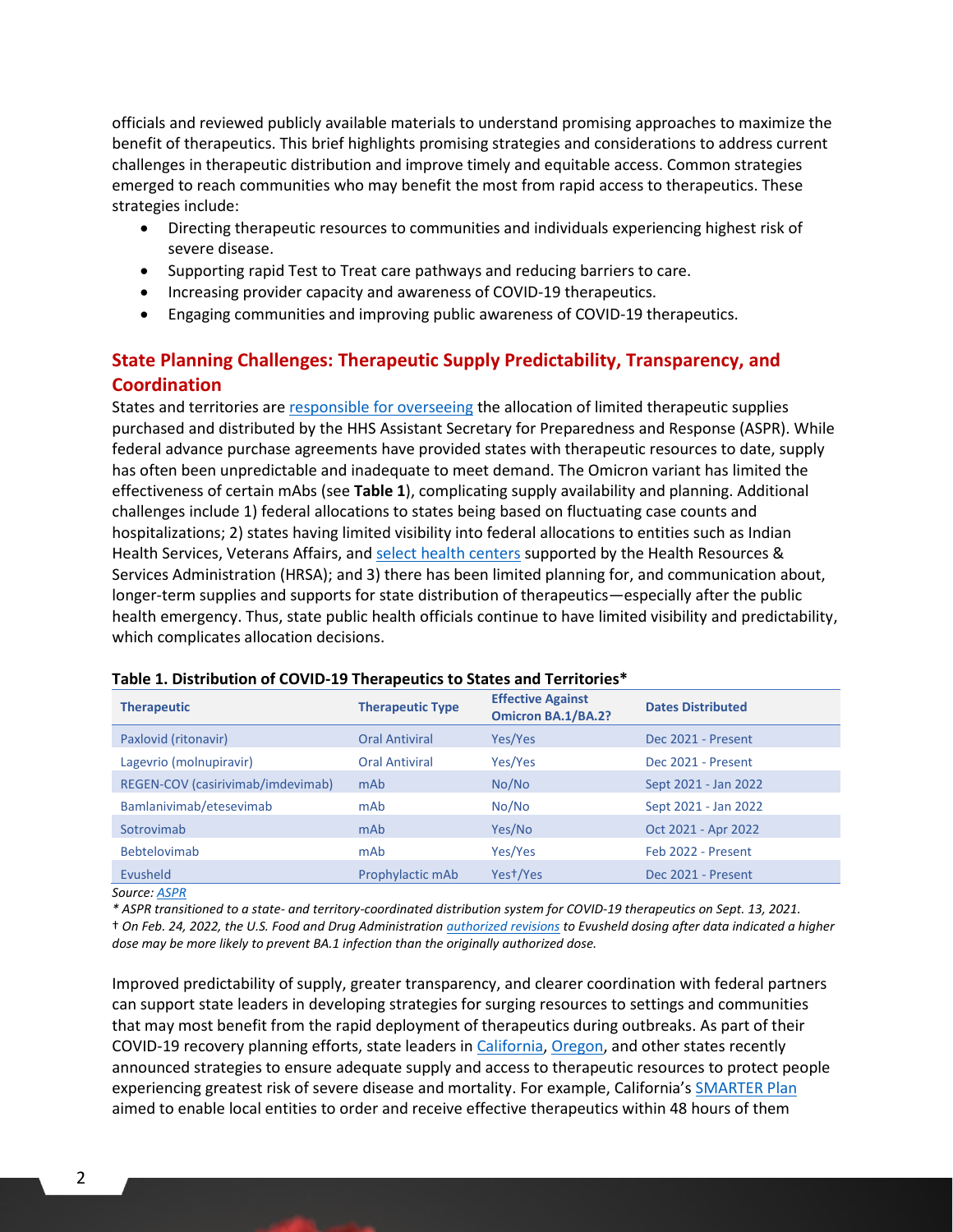becoming available via federal distribution. While therapeutic supply and antiviral availability were initially limited during the December 2021 - February 2022 Omicron surge and have since improved, states should prepare for future surges and the possibility that future variants may limit the effectiveness of existing therapeutic resources while simultaneously increasing demand for treatment.

#### **Promising State Strategies for Improving Equitable Therapeutic Access**

Accumulating evidence indicates both underutilization of and inequitable access to COVID-19 therapeutics, though there is a need for more regularly updated utilization data. As of early March, HHS data indicated less than 50% of therapeutic courses distributed to states and territories have been [used,](https://www.npr.org/sections/health-shots/2022/03/18/1087380770/lifesaving-covid-drugs-are-sitting-unused-on-pharmacy-shelves-hhs-data-shows) with as much as 80% of ordered Evusheld doses [unused.](https://www.nytimes.com/2022/03/06/us/politics/evusheld-covid-treatment.html) Evidence also shows that historically marginalized populations that have borne a disproportionate [burden](https://www.cdc.gov/coronavirus/2019-ncov/community/health-equity/racial-ethnic-disparities/index.html) of the COVID-19 pandemic continue to face barriers to treatment access. Recent [analysis](https://www.cdc.gov/mmwr/volumes/71/wr/mm7103e1.htm) of mAb utilization data found lower use of mAb treatments among Black, Asian, and other historically marginalized populations relative to nonHispanic White patients.<sup>2</sup> Additionally, [a study](https://jamanetwork.com/journals/jama/fullarticle/2788904?guestAccessKey=63a1578d-7869-4654-abe7-0edb690de9c5&utm_source=silverchair&utm_medium=email&utm_campaign=article_alert-jama&utm_content=olf&utm_term=020422) of Medicare beneficiaries with a COVID-19 diagnosis found that only 7.2% received mAb treatment between November 2020 and August 2021. In many cases, patients experiencing the highest risk of severe disease were the least likely to receive treatment. Below, we describe promising strategies that have emerged to reach communities who may benefit the most from rapid access to therapeutics.

#### **Direct Therapeutic Resources to Populations Experiencing Highest Risk of Severe Disease**

A key challenge for policymakers, health systems, and providers is determining guidelines for eligibility and prioritization of patients experiencing the highest risk of severe COVID-19. To support providers with clinical decision-making, NIH developed [guidelines](https://www.covid19treatmentguidelines.nih.gov/) prioritizing patient groups according to factors that include age, vaccination status, immune status, and clinical risk factors for severe COVID-19. Many states and health systems have adopted the NIH guidelines as a decision-making tool for patient eligibility and prioritization. However, additional state efforts have sought to improve equity in therapeutic response by surging therapeutic resources to medically underserved and historically marginalized populations. States also continue to work with providers and community groups to overcome systemic barriers which have contributed to disparities in COVID-19 outcomes. Key strategies for directing therapeutic resources to individuals experiencing highest risk of severe disease include:

• **Using disadvantage indices to ensure allocation needs are matched to an effective plan for use:** Some states use the [CDC/ATSDR Social Vulnerability Index](https://www.atsdr.cdc.gov/placeandhealth/svi/index.html) (SVI) to aid in decision-making for prioritizing populations for treatment and to support equitable access to therapeutics for populations that lack access to healthcare resources. **Minnesota** developed an antiviral allocation strategy based on COVID-19 case counts and SVI data to prioritize patients placed at higher risk. To inform future guidance, the state is working with healthcare systems to facilitate data sharing to analyze patient information to determine if access is equitable. State officials in **Connecticut** use SVI data to allocate therapeutics to Federally Qualified Health Centers (FQHCs), urgent care centers, and retail pharmacies in areas with high COVID-19 transmission and high levels of social vulnerability. The **California** Department of Public Health is [allocating](https://www.cdph.ca.gov/Programs/CID/DCDC/Pages/COVID-19/COVID-19-Treatments-Distribution-and-Ordering.aspx) Paxlovid and Molnupiravir to counties based on weekly incident COVID-19 cases and an equity score based on ZIP-code-leve[l Healthy Places Index](https://healthyplacesindex.org/) (HPI) data. The HP[I includes](https://academyhealth.org/sites/default/files/disadvantage_indices_webinar_slides_combined_003.pdf) socioeconomic factors that impact health including data on economics, education, transportation, housing, environment, and healthcare access. **Oregon** is using the COVID-

 $\overline{a}$ 

<sup>2</sup> Including American Indian or Alaska Native, Native Hawaiian or Other Pacific Islander, and "multiple or Other races," and Hispanic/Latino/Latinx ethnicity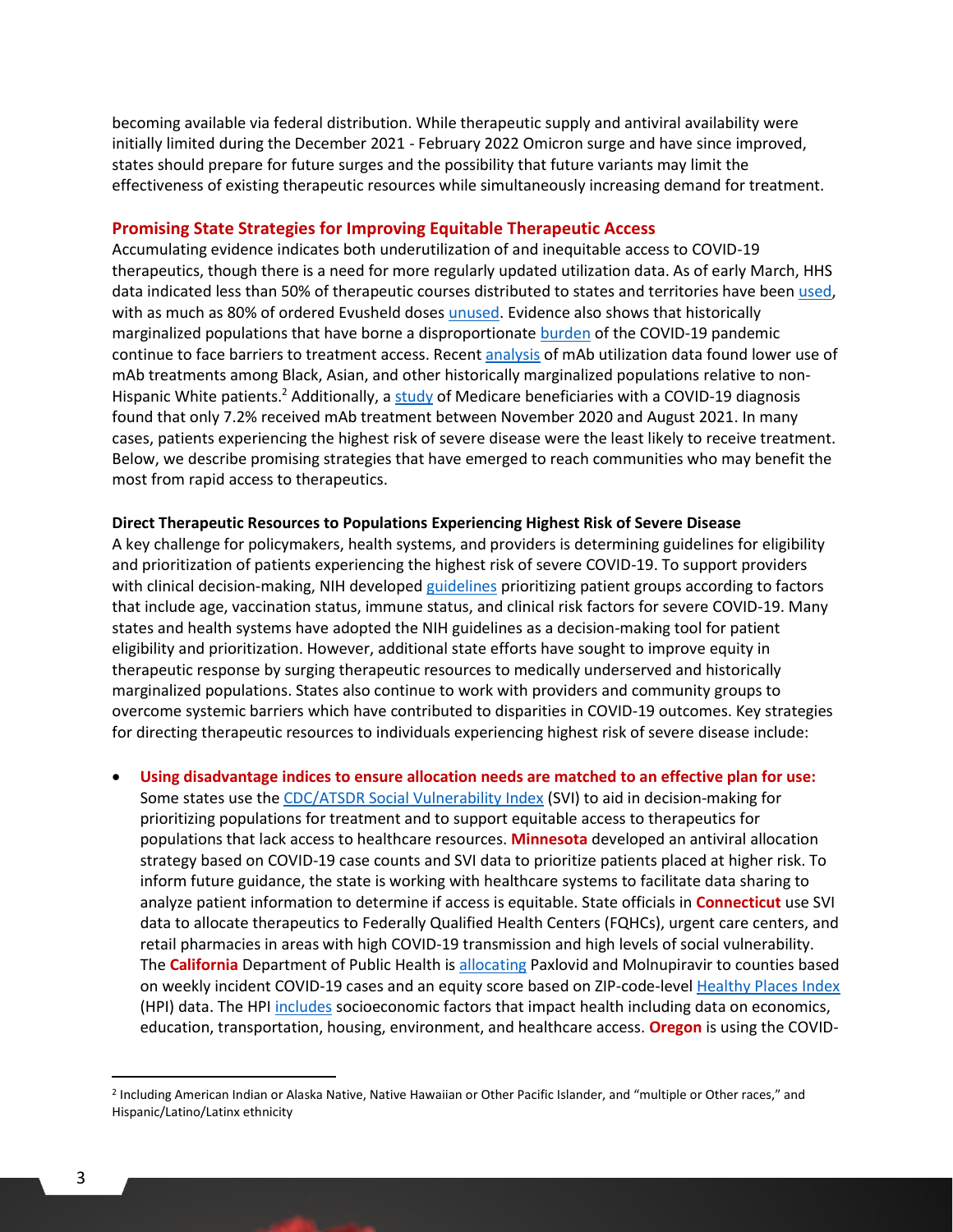19 Community Vulnerability Index, among other factors, to prioritize allocations of mAbs to communities disproportionately affected by COVID-19.

• **Partnering with organizations that serve historically marginalized and medically underserved populations:** Community health centers, including FQHCs, provide vital healthcare services to historically marginalized and [medically underserved populations,](https://www.hhs.gov/guidance/document/hpsa-and-muap-shortage-designation-types) including people who are uninsured, unhoused, have low incomes, or are migrant workers. Many FQHCs receive direct oral antiviral allocations through HRSA's Health Center COVID-19 Therapeutics Program and will serve as "one stop" clinics as part of the nationwide Test to Treat initiative. Additionally, many states prioritize working with FQHCs and other community clinics to reach populations experiencing high risk of severe COVID-19. For example, **Oregon** prioritizes FQHCs, tribal clinics, and regional hospitals to provide convenient and equitable access to therapeutics, especially for rural communities. Oregon health officials have indicated intent to re-evaluate allocation criteria and expand partnerships to include more organizations as supply increases. **Minnesota** works closely with tribal health, correctional settings, and providers serving people experiencing homelessness to provide information and direct allocations of therapeutics. **Mississippi** created a centers of excellence model in which 40 health systems and clinics, including FQHCs, administer mAbs to patients free of charge. These centers are required to ensure equitable distribution by patient demographics.

#### **Support Rapid Test to Treat Care Pathways and Reduce Barriers to Care**

With a limited timeframe for treatment efficacy, facilitating access to COVID-19 testing and treatment through Test to Treat models can reduce delays and barriers to accessing antiviral treatments. While there is no one-size-fits-all approach, Test to Treat models generally seek to co-locate or integrate testing, assessment, and therapeutic dispensing or administration capabilities to reduce barriers between steps along the patient treatment pathway.

The Biden Administration is working to expand the number of one-stop Test to Treat locations, where individuals can be tested, see a healthcare provider, and fill an antiviral prescription within existing retail pharmacy clinics, FQHCs, and long-term care facilities. On March 30, ASP[R announced](https://aspr.hhs.gov/newsroom/Pages/covid19-treatment-locator-30Mar2022.aspx) a new, web-based Test to Treat site locator for federally distributed antivirals. Even when physical co-location of testing and therapeutic access may be impractical, many states have taken steps to ensure that individuals testing positive—whether in clinical, community, or at-home settings—are quickly referred to or connected with providers. As at-home testing options continue to proliferate, telehealth will play an expanding role in reducing barriers for individuals who may be homebound or lack physical access to providers. Key strategies to streamline pathways from testing to treatment include:

- **Building on COVID-19 testing and vaccination infrastructure: Minnesota** prioritized early allocations of antivirals to locations that offer testing, assessment, and therapeutics dispensing, such as large healthcare systems, urgent care clinics, and emergency departments. The state is currently exploring opportunities to expand this model in pharmacies, incorporate at-home testing into treatment pathways, and leverage testing sites for access to antivirals. **Connecticut** provides antivirals to clinics that have the capacity to assess and test patients and dispense antivirals. **Massachusetts** has included Evusheld and other mAbs in its at-home COVID-19 vaccination program infrastructure.
- **Supporting Test to Treat models at locations accessible to individuals and communities experiencing high risk of severe illness:** Several states are piloting Test to Treat models in locations that serve individuals and communities experiencing high risk of severe illness. **Oregon** is partnering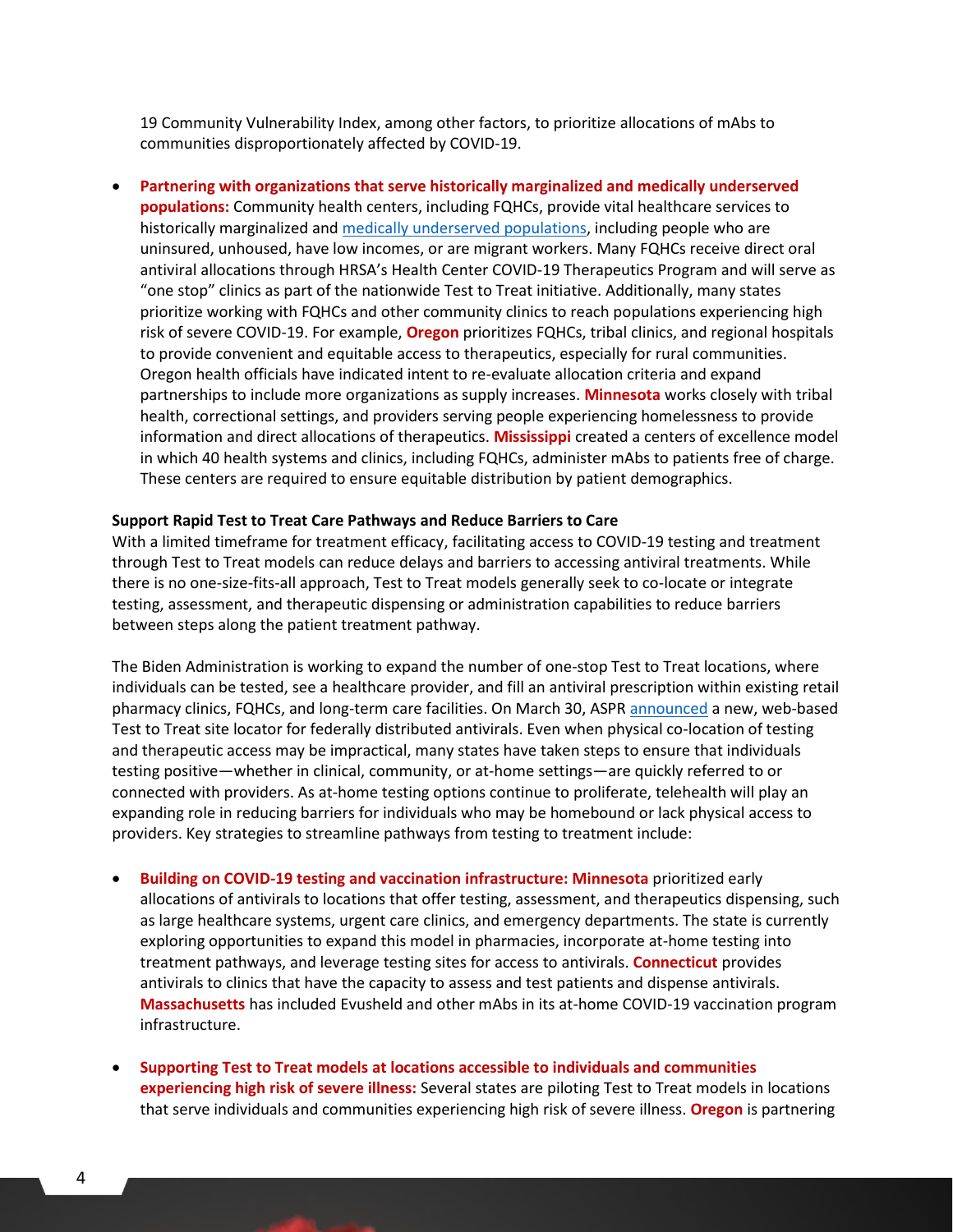with the Oregon Primary Care Association and three pilot FQHCs to explore how existing infrastructure can be augmented to allow eligible patients to receive evaluation, testing, and treatment all in one visit. **Minnesota** plans to pilot a Test to Treat model at its state testing sites.

• **Using telehealth to facilitate access:** Several states are developing telehealth solutions to streamline the process of connecting patients to treatment. **Alaska, Massachusetts,** and **Minnesota** are planning to expand telehealth services to facilitate remote patient evaluation for treatment.

#### **Increase Provider Capacity and Awareness of COVID-19 Therapeutics**

COVID-19 therapeutics have different eligible populations, authorized uses, contraindications, and routes of administration. While states have expanded access to COVID-19 therapeutics in many settings including inpatient, outpatient, community, pharmacy, and at-home, several factors hinder provider willingness to prescribe, administer, or stock COVID-19 therapies. Many states have utilized standing orders to broaden access to mAb therapies and the Biden Administration has extended [liability](https://www.phe.gov/Preparedness/legal/prepact/Pages/PREPact-NinethAmendment.aspx)  [protections](https://www.phe.gov/Preparedness/legal/prepact/Pages/PREPact-NinethAmendment.aspx) for pharmacists administering mAbs under the Public Readiness and Emergency Preparedness Act. However, Emergency Use Authorization language for Molnupiravir and Paxlovid limits prescribing authority to physicians, advanced practice registered nurses, and physicians assistants licensed and authorized under state law due to patient safety concerns and potential drug-drug interactions.

Providers have also experienced logistical and capacity challenges for adopting changes needed to administer mAbs. Providers may need to invest in infusion capabilities, staff training on administration or data reporting, or adjust existing space and workflow to accommodate for infusion or patient monitoring. To bolster capacity, many states work with providers and provider associations to provide training and other support or have established referral networks to allow providers to link patients with available therapeutics. States have also explored running or coordinating community-based sites for mAbs administration to help fill gaps in capacity. The rapid pace of therapeutic development, shifting availability, and continuously evolving guidelines for administration of COVID-19 therapeutics is also a challenge. Limited time to stay current on rapidly evolving information can create lack of awareness of effective therapeutic options or unwillingness to administer therapies. Although this issue is likely to remain a challenge, both ASPR and states have worked to provide regula[r updates,](https://www.phe.gov/emergency/events/COVID19/therapeutics/Pages/healthcare-professionals.aspx) implementation [guides,](https://aspr.hhs.gov/COVID-19/Therapeutics/Documents/USG-COVID19-Tx-Playbook.pdf) [decision aids,](https://aspr.hhs.gov/COVID-19/Therapeutics/Documents/COVID-Therapeutics-Decision-Aid.pdf) [therapeutics locators,](https://covid-19-therapeutics-locator-dhhs.hub.arcgis.com/) and other resources to inform providers. Key state strategies for strengthening provider capacity and awareness include:

- **Educating and communicating with healthcare providers about therapeutics, and especially those who care for patients who are at greater risk of severe illness:** Updating electronic systems and increasing provider education about therapeutics is essential to help address potential concerns and increase comfort in administering therapeutics. **Connecticut**, **Massachusetts**, and **Minnesota** hold meetings with providers to provide education about therapeutics. Massachusetts provides hightouch engagement with many provider groups and works closely with practices that are interested in administering therapeutics to walk them through the ordering process. Minnesota has also partnered with healthcare systems and regional preparedness coordinators to provide information and support their outreach and communication to patients.
- **Using technology to augment capacity:** In the context of limited supply or capacity, some states developed technology solutions to make connections to therapeutics available throughout the state. For example, **Minnesota** established the Minnesota Resource Allocation Platform (MNRAP), an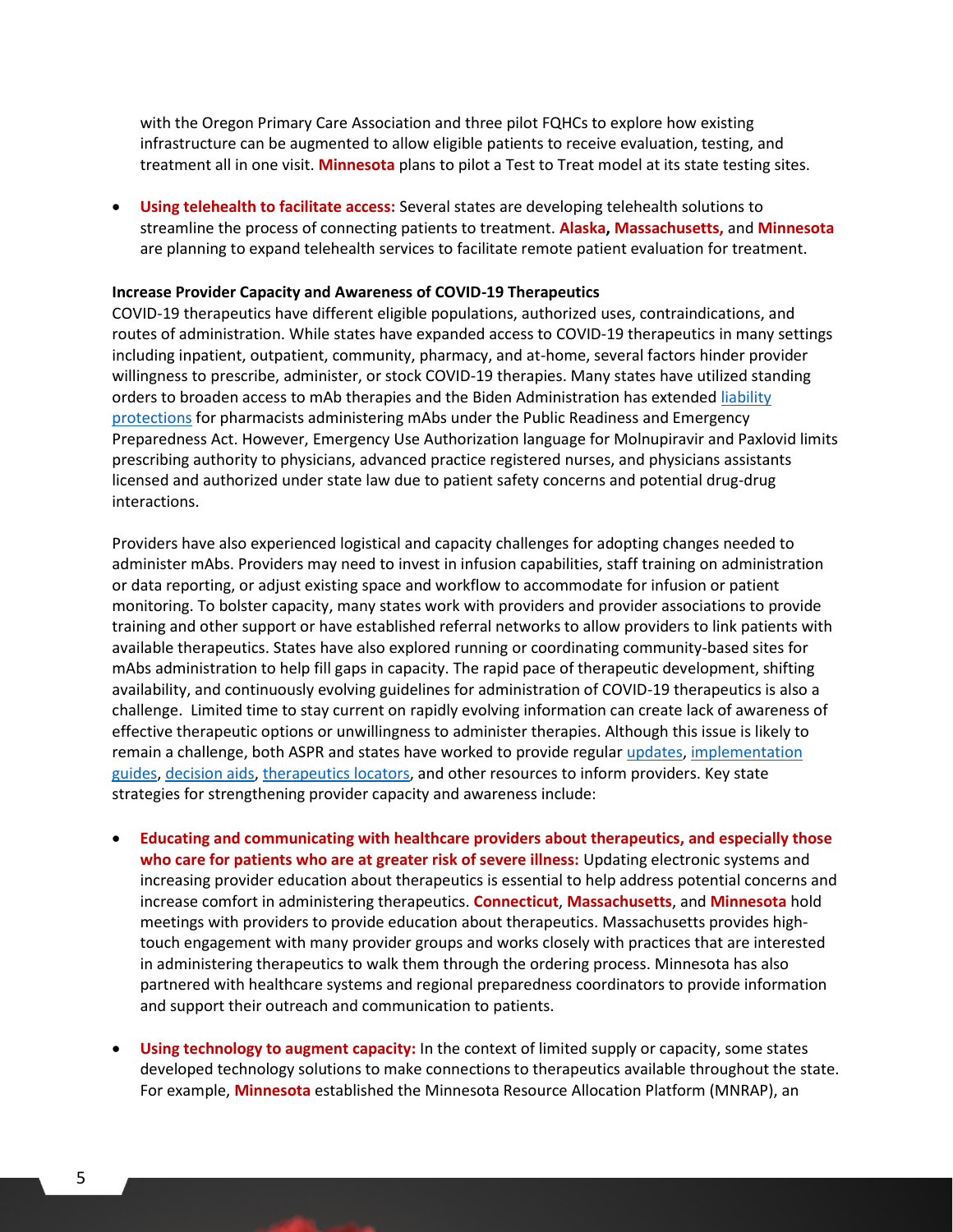online tool that connects the public and providers with mAbs. After a patient is assessed, providers can use MNRAP to find out where mAbs are available and have a referral sent to an infusion facility. The system will match patients to the closest available appointment. **Illinois** developed a [therapeutics matchmaker website](https://dph.illinois.gov/covid19/community-guidance/covid19-treatment/matchmaker.html) to help redistribute therapeutics from sites that have excess doses to sites that have additional demand.

• **Engaging with providers to promote the prophylactic use of Evusheld for populations who may benefit:** Currently, Evusheld is the only therapeutic authorized for prophylactic use for an estimated seven million individuals who are immunocompromised and may be unable to mount an adequate response to COVID-19 vaccination. Evusheld remains [underutilized](https://www.nytimes.com/2022/03/06/us/politics/evusheld-covid-treatment.html) due to a variety of challenges, including a lack of provider and patient awareness. States are working with healthcare providers, especially specialists, to facilitate access to, and uptake of, Evusheld for immunocompromised individuals. Providers such as oncologists, rheumatologists, and HIV specialists likely have established relationships with many immunocompromised patients and can recommend or prescribe Evusheld. Once Evusheld became available, **Connecticut** reached out to immunocompromised residents through physician practices to inform them about Evusheld.

#### **Engage Communities and Improve Public Awareness of COVID-19 Therapeutics**

A lack of public awareness about available therapeutics as well as hesitancy to use them are key barriers to access for many individuals who may benefit from treatment. With the efficacy of COVID-19 therapeutics contingent on treatment within a few days of symptom onset, it is important to provide consumers with information on how to recognize symptoms, access testing resources, determine whether they are eligible for therapeutics, and seek out treatment. States are also partnering with testing sites and other community partners to ensure that individuals who receive a positive test (whether at home or in a community or clinical setting) receive information or direct referrals for where they may be able to access treatment resources. Key strategies to engage communities and raise public awareness of therapeutics include:

- **Creating public communications campaigns that raise awareness:** States have expressed that limited communications about available therapeutics have led to lack of awareness of treatment options among the public. State vendors in **Massachusetts** and **Minnesota** distribute information about therapeutics at the state's community testing sites, and the Minnesota Department of Health (MDH) has contracts with diverse media vendors to share information more broadly in communities, including communities with limited English proficiency. **Oregon** also has strong relationships with two local community-based organizations, 211info and Vive NW, which allow the public to call to receive information and connect to resources in English and Spanish, respectively. The **Alaska** Department of Health and Social Services has a COVID hotline that residents can call with questions about therapeutics. **Massachusetts** is launching a statewide public awareness campaign about therapeutics to share information about their benefits and how to access them and has used social media, online state webpages, and community flyers to spread awareness.
- **Ensuring communications are accessible:** Ensuring accessible and culturally-informed communications is a key strategy for engaging communities that face systemic barriers. **Oregon**  Health Authority (OHA) launched a patient-facin[g webpage](https://govstatus.egov.com/or-oha-covid-19-treatments) with information and infographics about COVID-19 treatments (available in 12 languages). OHA also collaborated with accessibility teams to draft scripts to create American Sign Language videos on COVID-19 therapeutics and provide information on COVID-19 therapeutics to OHA's liaisons for people with disabilities. **Minnesota**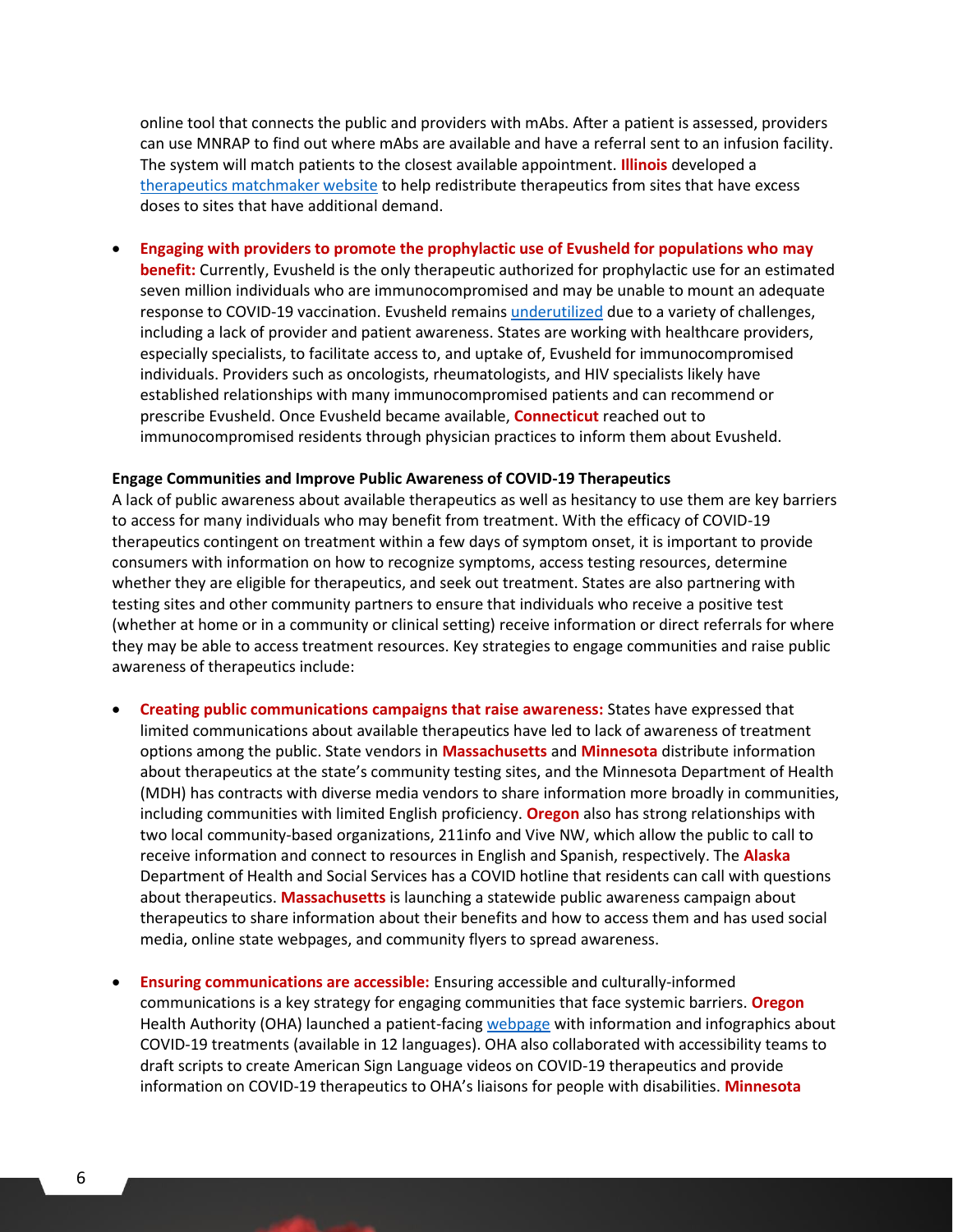create[d patient fact sheets](https://www.health.state.mn.us/diseases/coronavirus/meds.html) about COVID-19 therapeutics available in English, Hmong, Somali, and Spanish.

- **Partnering with community-based organizations to conduct outreach and provide information about therapeutics:** The **Minnesota** Department of Health collaborates with its Cultural, Faith, and Disability Communities Branch, which is responsible for building relationships and communicating with historically marginalized populations. MDH also has [COVID Community Coordinators,](https://www.health.state.mn.us/ccc) or contracted community-based organizations, that support COVID-19 response efforts in communities and provide information in multiple languages about how to access treatment. **Massachusetts** plans to use full-time community liaisons from its COVID-19 Vaccine Equity Initiative to provide information about therapeutics to community members at higher risk. Similarly, **California** is building on its Vaccinate ALL 58 campaign and community engagement efforts to communicate the role, availability, and benefits of timely treatment options.
- **Conducting outreach and provide education to people experiencing greater risk of severe illness: Oregon** Health Authority created consistent messaging that urges individuals not to go to the emergency room to seek therapeutics. While therapeutics can be accessed in hospitals if necessary, **Oregon** and **Alaska** are encouraging patients to speak to their healthcare providers, who can help connect them to therapeutics if they meet eligibility criteria.

#### **Conclusion**

Therapeutics will remain an important tool for mitigating harm to communities experiencing highest risk of severe disease. In the event of future surges in cases, additional federal guidance and collaboration could help state leaders prepare to surge capacity to deliver sufficient supplies of tests and therapeutics. To effectively use these therapeutic tools moving forward, state leaders will need to flexibly deploy available resources while working with health system and community leaders to ensure that individuals experiencing highest risk of severe disease can access therapies when needed. State leaders can build on existing community partnerships and infrastructure developed through previous vaccination and testing efforts to increase therapeutic access. Although current data on racial and ethnic disparities in treatment utilization is limited, inequities in access to care and outcomes experienced by historically marginalized populations are likely to persist without focused efforts to reduce barriers for individuals that have been disconnected from the health system. Sustained federal purchases of therapeutics, as well as reimbursement for testing and treatment for individuals who are uninsured, continue to be vital for improving equitable access of treatment services.

Lastly, healthcare payers and health systems will continue to be important partners in advancing effective care models along with federal and state public health officials. As federal and state health officials look beyond the immediate public health emergency, therapeutic distribution will eventually shift toward more traditional direct purchasing and drug reimbursement models. While populationbased models and payment incentives can help improve strategies for rapidly connecting populations experiencing highest risk of severe disease with the care that they need, state public health officials will continue to play a key role in ensuring availability and equity of therapeutics.

> **Contributing Authors**  Katie Greene, Assistant Research Director Katie Huber, Policy Analyst